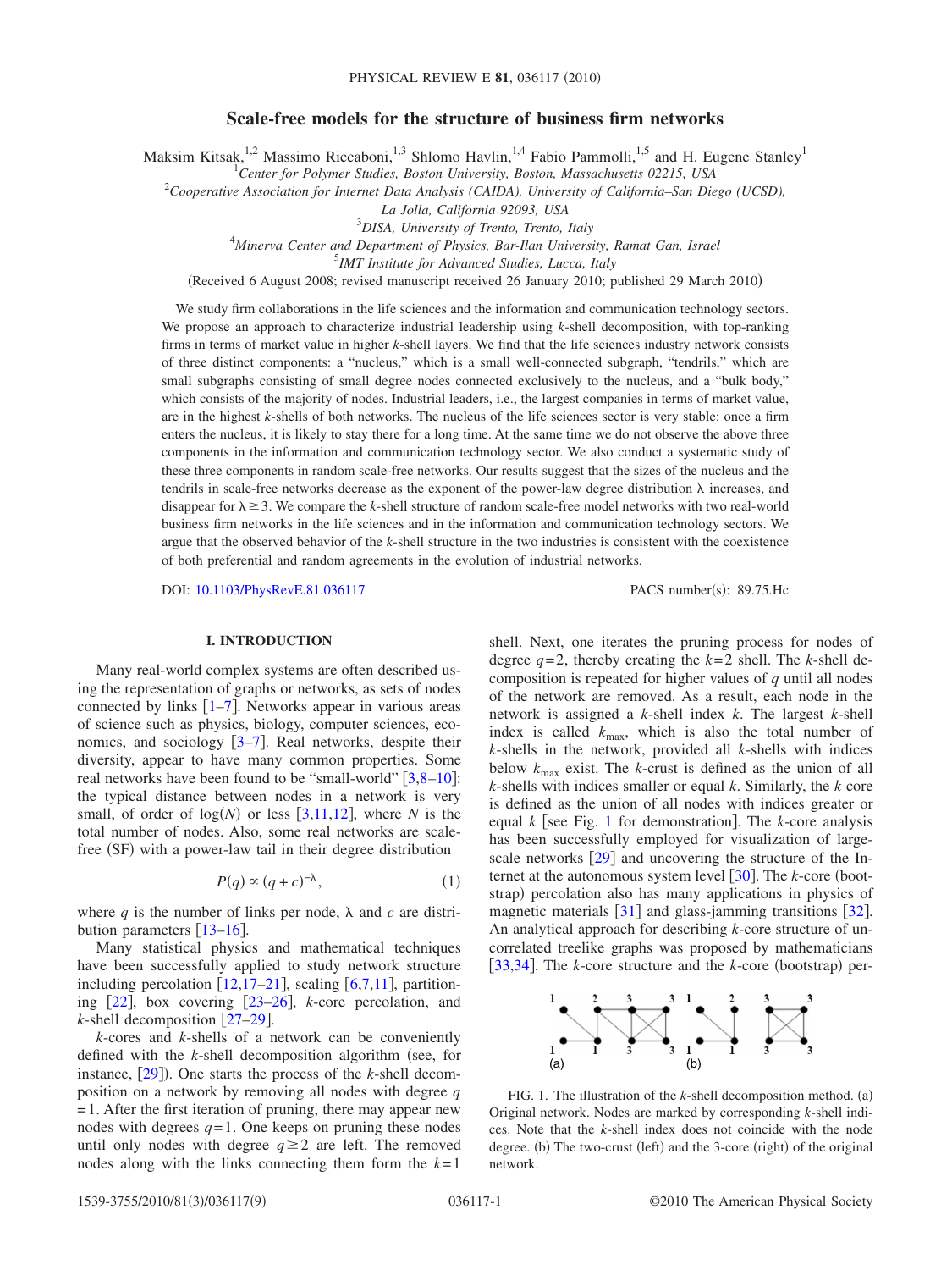colation in equilibrium of random uncorrelated complex networks was studied analytically in  $\left[35-38\right]$  $\left[35-38\right]$  $\left[35-38\right]$ .

The structure and growth of business firms is of considerable interest. Recently, a proportional growth model has been introduced to explain the distribution of business-firm growth rates  $\left[39,40\right]$  $\left[39,40\right]$  $\left[39,40\right]$  $\left[39,40\right]$ . In the present work, we study dynamics and leadership stability in business firm networks by applying the *k*-shell decomposition technique to networks of collaborative agreements in the life sciences (LS) and the information and communication technology (ICT) sectors [[26](#page-7-14)[,41–](#page-7-26)[43](#page-7-27)]. Industrial leaders are top-ranking companies in terms of size as measured by market value. The persistency of leadership debate has attracted a great deal of attention in the Industrial Organization literature over the past generation [[44](#page-7-28)[,45](#page-7-29)]. Two rival views exist. The first asserts that leadership tends to persist for a "long" time  $[46]$  $[46]$  $[46]$ , while the second one emphasizes the transience of leadership positions due to radical innovation and "leapfrogging competition"  $[47]$  $[47]$  $[47]$ . The LS sector is generally cited as an archetypal example of stability of industry leaders  $[41]$  $[41]$  $[41]$ , while, on the contrary, the ICT sector is widely considered as a good example of high market turnover and instability  $[43]$  $[43]$  $[43]$ .

We propose an approach to characterize leadership positions of industry firms by means of the *k*-shell index, with firms in higher *k*-shell layers having higher positions in the leadership hierarchy. Indeed, industrial leaders are typically cross linked in a dense network of collaborative agreements. As a result, industrial leaders are connected to a large number of other industrial leaders and, therefore, belong to high *k*-shell layers. The *k*-shell decomposition provides an easy parameter-free way of identification of industry leaders, which is especially useful to control for the existence of potential collusive practices  $[48]$  $[48]$  $[48]$ . We verify the validity of our approach by comparing firms occupying the innermost *k*-shells in the LS and the ICT industries with the list of industry leaders based on business week reviews of global leading firms  $[49-51]$  $[49-51]$  $[49-51]$  [see Table [I](#page-1-0)].

We also conduct a numerical analysis of model SF networks to better understand their *k*-shell structure. We then compare the *k*-shell structure of SF models with that of the LS and the ICT industry networks in order to get a better insight into the growth principles of the industry networks.

The rest of the manuscript is organized as follows: in Sec. [II,](#page-1-1) we apply the *k*-shell decomposition to the LS and the ICT sectors and analyze the leadership structure of these sectors. In Sec. [III,](#page-3-0) we conduct a systematic analysis of the *k*-shell properties of model SF networks. In Sec. [IV,](#page-5-0) we compare the results for SF models with those observed in the two industrial networks. We conclude our manuscript in Sec. [V](#page-6-0) with a discussion and summary. In the Appendix, we discuss the validity of our approach by comparing firms in the innermost *k*-shell layers with global firm rankings based on market value.

### **II.** *k***-SHELL STRUCTURE OF THE LS AND THE ICT SECTORS**

<span id="page-1-1"></span>We analyze the *k*-shell structure of the LS and the ICT sectors in time periods between 1990 and 2002 and between

<span id="page-1-0"></span>TABLE I. Industrial leaders based on Business Week Global 1000, years 2001–2. Companies who are in the highest *k*-shell layers of the LS  $(k_{\text{max}}=19)$  and ICT  $(k_{\text{max}}=6)$  networks, years 2002 (LS) and 2001 (ICT). For each company business week overall rank and industry specific rank for IT and Health companies (in parenthesis,  $*$  for companies in other industries) are reported as well as market value (in millions of U.S. dollars).

| ICT Leaders (2001)        |           |              |  |  |
|---------------------------|-----------|--------------|--|--|
| Company                   | Rank      | Market value |  |  |
| Microsoft                 | 2(1)      | 369102       |  |  |
| AOL                       | 7(2)      | 230475       |  |  |
| IBM                       | 10(3)     | 196858       |  |  |
| NTT                       | $11($ *)  | 192578       |  |  |
| Intel                     | 13(4)     | 181453       |  |  |
| Verizon                   | $17($ *)  | 148290       |  |  |
| Cisco                     | 19(5)     | 140143       |  |  |
| AT&T                      | $43($ *)  | 80647        |  |  |
| Sony                      | $49(*)$   | 70745        |  |  |
| Siemens                   | $61($ *)  | 63731        |  |  |
| Dell                      | 62(8)     | 63611        |  |  |
| Texas Instrument          | 70(9)     | 59086        |  |  |
| ΗP                        | 72(10)    | 56662        |  |  |
| Sun Microsystems          | 80(11)    | 53033        |  |  |
| Ericsson                  | 89(12)    | 49595        |  |  |
| <b>OualComm</b>           | 95(13)    | 45997        |  |  |
| Nortel                    | 111(15)   | 42249        |  |  |
| <b>Applied Materials</b>  | 116(16)   | 40500        |  |  |
| Hitachi                   | 143(18)   | 34385        |  |  |
| Motorola                  | 151(19)   | 32110        |  |  |
| Alcatel                   | 161(21)   | 30773        |  |  |
| Compaq                    | 177(23)   | 27183        |  |  |
| NEC                       | 178(24)   | 27004        |  |  |
| Lucent                    | 182(25)   | 26838        |  |  |
| Fujitsu                   | 190(26)   | 25676        |  |  |
| Infineon                  | 221(30)   | 21421        |  |  |
| Toshiba                   | 254(34)   | 18287        |  |  |
| Ebay                      | $288($ *) | 16350        |  |  |
| Analog Development        | 297(41)   | 16031        |  |  |
| <b>Agilent Technology</b> | 306(42)   | 15307        |  |  |
| Juniper Network           | 350(52)   | 13641        |  |  |
| Xilinx                    | 351(53)   | 13612        |  |  |
| Verisign                  | 421(58)   | 11349        |  |  |
| Matsushita                | 441(60)   | 10736        |  |  |
| Yahoo!                    | 466(63)   | 10267        |  |  |
| AMD                       | 536(70)   | 8927         |  |  |
| Apple                     | 681(84)   | 6913         |  |  |
| LSI Logic                 | 772(93)   | 5909         |  |  |
| Symantec                  | 840(101)  | 5367         |  |  |
| Terra Network             | 911(114)  | 4818         |  |  |
| ARM                       | 923(115)  | 4749         |  |  |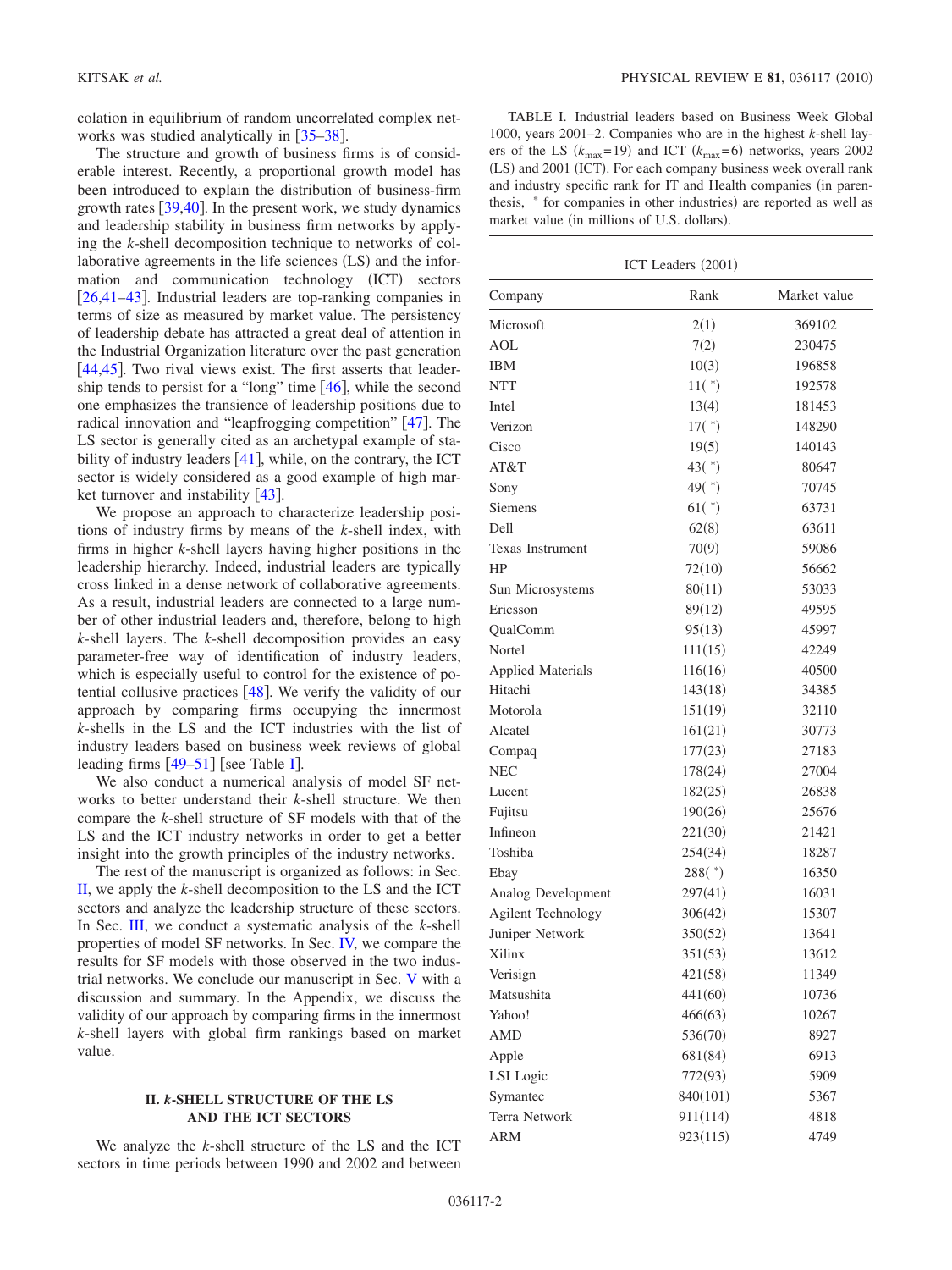TABLE I. *(Continued.)* 

| LS Leaders $(2002)$ |             |              |  |
|---------------------|-------------|--------------|--|
| Company             | Rank        | Market value |  |
| General Electric    | $1($ *)     | 309462       |  |
| Pfizer+Pharmacia    | 6(1)        | 216777       |  |
| Johson&Johnson      | 9(2)        | 186942       |  |
| Merck               | 15(3)       | 129679       |  |
| GlaxoSmithKline     | 16(4)       | 126273       |  |
| <b>Novartis</b>     | 17(5)       | 123930       |  |
| P&G                 | 21(6)       | 116380       |  |
| AstraZeneca         | 38(7)       | 76648        |  |
| Abbott              | 40(8)       | 74129        |  |
| Wyeth               | 42(9)       | 73640        |  |
| Roche+Genentech     | 43(10)      | 73339        |  |
| Eli Lilly           | 44(11)      | 72724        |  |
| Bristl-Myers Squibb | 53(12)      | 60330        |  |
| Sanofi+Aventis      | 60(14)      | 55377        |  |
| Amgen               | 70(15)      | 49907        |  |
| Schering Plough     | 97(17)      | 38776        |  |
| Bayer               | 179(23)     | 23745        |  |
| Schering AG         | 373(29)     | 12051        |  |
| Novo Nordisk        | 397(30)     | 11326        |  |
| Biogen              | 603(47)     | 7408         |  |
| Monsanto            | $638(^{*})$ | 6916         |  |
| Chiron              | 641(55)     | 6874         |  |
| Genzyme             | 651(56)     | 6833         |  |
| <b>UCB</b>          | 762(66)     | 5590         |  |
| <b>Biovail</b>      | 840(71)     | 4936         |  |
| Shire               | 910(74)     | 4392         |  |
| Millennium          | 952(77)     | 4169         |  |

1990 and 2000, respectively. The LS network expanded linearly since the mid-1970s while the ICT network took off in the 1990s and grew exponentially for a decade [see Fig.  $2(a)$  $2(a)$ and the inset]. The total number of firms in the LS is N  $= 6,776$  and in the ICT is  $N=7,759$ . These sizes refer to the

<span id="page-2-0"></span>

FIG. 2. (Color online) Properties of the LS and the ICT sectors. (a) The growth of the largest connected component of the LS and the ICT industries. The LS industry expands almost linearly while the ICT industry exhibits exponential growth (see inset, a semilog plot of the ICT network size as a function of time). (b) Cumulative degree distribution,  $N(q > q_0)$ , of the LS and the ICT networks. The inset displays cumulative degree distribution  $N(q>q_0)$  of the LS and the ICT network without offset *c*.

largest connected component of each of the networks at the last year of observation. Both industrial networks feature SF degree distributions with  $\lambda \approx 2.5$ ,  $c \approx 4$  (LS) and  $\lambda \approx 3.4$ , *c*  $\approx$  6 (ICT), which we estimate with the maximum likelihood method  $[52,53]$  $[52,53]$  $[52,53]$  $[52,53]$  [see Fig. [2](#page-2-0)(b)]. We use the Kolmogorov-Smirnov test in order to examine the goodness of fit of the degree distributions. The obtained *p*-values for 1000 trials are 0.24 and 0.33 for the LS and the ICT industry networks, respectively.

We next apply the *k*-shell decomposition procedure to the LS and the ICT networks. For each *k*-crust we calculate  $N_0$ , the total number of nodes in the *k*-crust,  $N_1$ , the size of the largest connected component in the  $k$ -crust and  $N_2$ , the size of the second largest component of the *k*-crust. As seen in Fig. [3,](#page-3-1) the LS network consists of  $k_{\text{max}}$ = 19 shells while the ICT network (which consists of comparable number of firms) has only  $k_{\text{max}} = 6$  shells. The size of the largest cluster in the *k*-crust starts growing rapidly after  $k=4$  and  $k=2$  in the LS and the ICT networks respectively. At these values of *k*, the size of the second largest cluster in the *k*-crust reaches a maximum. The above behavior of the *k*-crust components is consistent with the existence of a second order phase transition in the *k*-crust structure  $\lceil 30 \rceil$  $\lceil 30 \rceil$  $\lceil 30 \rceil$ . The type of the phase transition taking place at the *k*-shell decomposition is similar to that of targeted percolation in SF networks  $[21,54]$  $[21,54]$  $[21,54]$  $[21,54]$ .

Unlike in the ICT network, the size of the largest connected component  $N_1$  in the LS network *k*-crust undergoes a large jump  $R(k=19) \equiv N_1(k=19) - N_1(k=18) = 745$ , while the total size  $N_0$  of the *k*-crust experiences only a small change  $N_0(k=19) - N_0(k=18) = 43$  $N_0(k=19) - N_0(k=18) = 43$  [see Fig. 3(a)]. This can be explained as follows. 745 firms of the LS sector (approximately 10% of the LS network) sign collaborative agreements exclusively with the 43 firms that form the *k*-shell  $k = k_{\text{max}}$ = 19. Typically, each of these 745 firms sign a small number of agreements with other firms and, therefore, has small degree. Thus, the 745 firms are removed in the decomposition of the first few *k*-shells. However, being connected exclusively to the  $k_{\text{max}}$  = 19 shell, the 745 firms do not contribute to the largest connected component of the *k*-crust until the last  $k_{\text{max}}$ -shell is decomposed from the network and added to the *k*-crust. It is the inclusion of the 745 firms into  $N_1(k)$  at the decomposition of the *k*max-shell that results in the observed jump  $R(k)$ . Thus, the 43 firms in the  $k_{\text{max}}$ -shell of the LS network connect the 745 firms with the remaining 90% of the network. This allows one to associate the structure of the LS sector with that of a jellyfish. Similar structure was observed in the internet at the autonomous system level  $\left[30\right]$  $\left[30\right]$  $\left[30\right]$ and the contact network of inpatients in Sweden  $\lceil 55 \rceil$  $\lceil 55 \rceil$  $\lceil 55 \rceil$ . For a different jellyfish model see  $[56]$  $[56]$  $[56]$ . In our paper, we follow the terminology of  $[30]$  $[30]$  $[30]$  and call the 43 firms in the  $k_{\text{max}}$ -shell of the LS sector the *nucleus*. We refer to the 745 firms which are connected to other firms in the LS sector exclusively via nucleus as *tendrils*. We call the rest of the LS industry the *bulk body*. Interestingly, we do not observe a pronounced jump in  $N_1(k)$  in the ICT network [see Fig. [3](#page-3-1)(b)].

In both the LS and the ICT sectors  $k_{\text{max}}$ -shells include leading companies in pharmaceuticals (Pfizer), computers (IBM), software (Microsoft), media (Time Warner), telecommunication (Verizon), household and personal equipments (Procter & Gamble), semiconductors (Intel) as well as top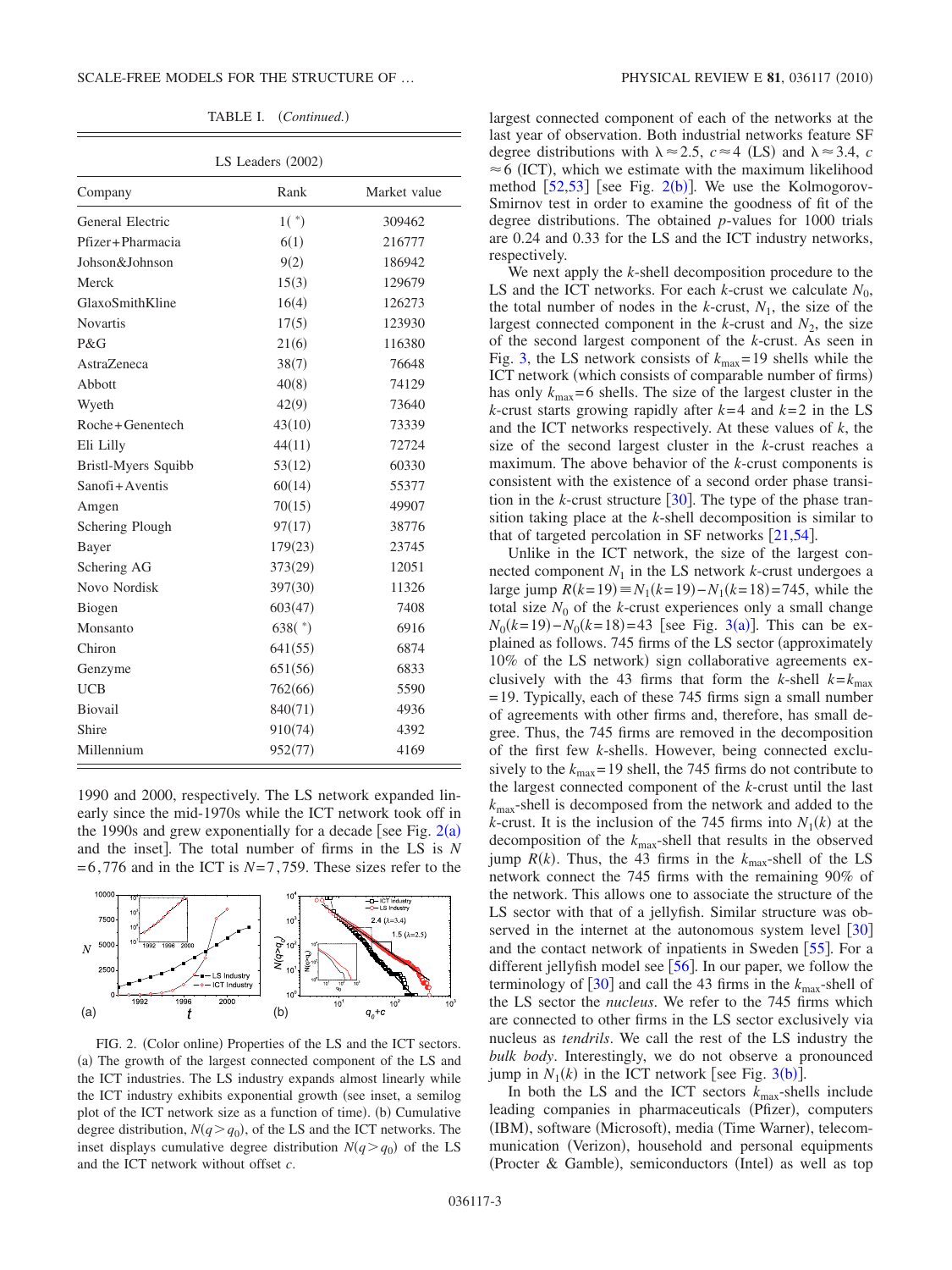<span id="page-3-1"></span>

FIG. 3. (Color online) (a) The *k*-shell structure of the LS network and (b) of the ICT network. Plots of the size of the *k*-crust,  $N_0$ ; the size of the largest connected component of the  $k$ -crust,  $N_1$ ; and the size of the second largest connected component of the *k*-crust,  $N_2$ , as a function of the *k*-crust index *k*. The sizes are normalized with the total number of nodes in the network,  $N$ .  $N_2$  is multiplied by 100. The transition of the *k*-crust at *k*-shell *k*= 18 of the LS network reveals a jellyfish topology  $\left[30\right]$  $\left[30\right]$  $\left[30\right]$ . Since the change in  $F_1$  $\equiv N_1/N$  at the  $k=k_{\text{max}}$  is smaller in the ICT network than in the previous *k*-shell *k*=*k*max− 1, the ICT does not have a jellyfish structure. The insets of (a) and (b) show the rate  $R$  of the largest connected component change as a function of  $k$ -shell index  $k$ . (c) The leadership persistence  $P_L(t, t_R)$  as a function of years in the LS industry. We define  $P_L(t, t_R)$  as a number of firms that were in the nucleus both at time  $t_R$  and  $t$ . Note that most of the LS firms remain in the nucleus after they first enter it.

conglomerates such as General Electric, Siemens, and Sam-sung [see Table [I](#page-1-0) for the full listing of firms constituting  $k_{\text{max}}$ -shells of the LS and the ICT industries.

We find that the LS network tendrils are mostly composed of the new start-up firms and their university partners. On the one hand, start-up these firms preferentially attach to market leaders. On the other hand, market leaders of the LS sector compete to sign exclusive deals with new and promising start-up firms. In order to assess stability of the LS nucleus, we introduce the leadership persistence function,  $P_L(t, t_R)$ , which we define as a number of firms that were present in the nucleus of the LS industry both at time *t* and reference time  $t_R$ . In Fig. [3](#page-3-1)(c) we plot  $P_L(t, t_R)$  as a function of time *t* for different reference times  $t_R$ . We notice the remarkable stability of the LS nucleus: once a particular firm enters the nucleus it is very likely to remain there for many years. As seen in Fig.  $3(c)$  $3(c)$ , out of 20 firms which were in the LS nucleus in 1990, 15 firms remained in the nucleus in 2002.

On the contrary, in the ICT sector there is more emphasis on how to integrate different technologies and markets [[43](#page-7-27)]. Thus, there are more deals between firms of the same size and age but in different technological and market areas. As a consequence, the *k*-shell of the ICT network is more unstable and heterogeneous which may explain why we do not detect the emergence of a nucleus such as in the LS sector.

#### <span id="page-3-0"></span>**III.** *k***-SHELL PROPERTIES OF SCALE-FREE NETWORKS**

As seen in Fig.  $2(b)$  $2(b)$ , both the LS and the ICT industrial networks exhibit a SF degree distribution. Hence, in order to better understand the substructures of real networks—the nucleus, the tendrils, and the bulk components—we analyze the *k*-shell structure of the random SF models which were generated using the configurational approach  $[57]$  $[57]$  $[57]$ . We calculate the *k*-shell structure of random SF networks with  $c \ge 0$ , and degree distribution exponent  $\lambda \in [2,3]$ . For our simula-tions [Fig. [4](#page-4-0)] we choose networks sizes of  $N=8,000$  (which is comparable to the size of the LS and ICT industry networks) and  $N = 10^6$  in order to test the influence of finite size effects.

As discussed above, one can in general calculate the size of each  $k$ -shell,  $S_k$ , from the  $k$ -shell decomposition as

$$
S_k = N_0(k) - N_0(k - 1).
$$
 (2)

The jump in  $N_1(k)$  at  $k = k_{\text{max}}$  is comprised by the inclusion of tendrils  $S_t$  and the nucleus  $S_{k=k_{\text{max}}}$ . Thus, the size of tendrils can be calculated as

$$
S_t = R(k_{\text{max}}) - S_{\text{max}},\tag{3}
$$

<span id="page-3-2"></span>where  $R(k)$  is the rate of change of the  $N_1(k)$ 

$$
R(k) \equiv N_1(k) - N_1(k-1).
$$
 (4)

It is seen in Fig. [4](#page-4-0) that both  $k_{\text{max}}$  and  $R(k_{\text{max}})$  decrease as the exponent  $\lambda$  increases which lead to the decrease of relative size of tendrils,  $S_t$ , determined by Eq.  $(3)$  $(3)$  $(3)$ . In the case of SF models with *N*=8000 and  $\lambda$  > 2.5 *R*( $k_{\text{max}}$ ) < *R*( $k_{\text{max}}$ -1) and the relative size of the tendrils,  $S_t$ , becomes unresolved. This motivates us to introduce a quantitative criterion for the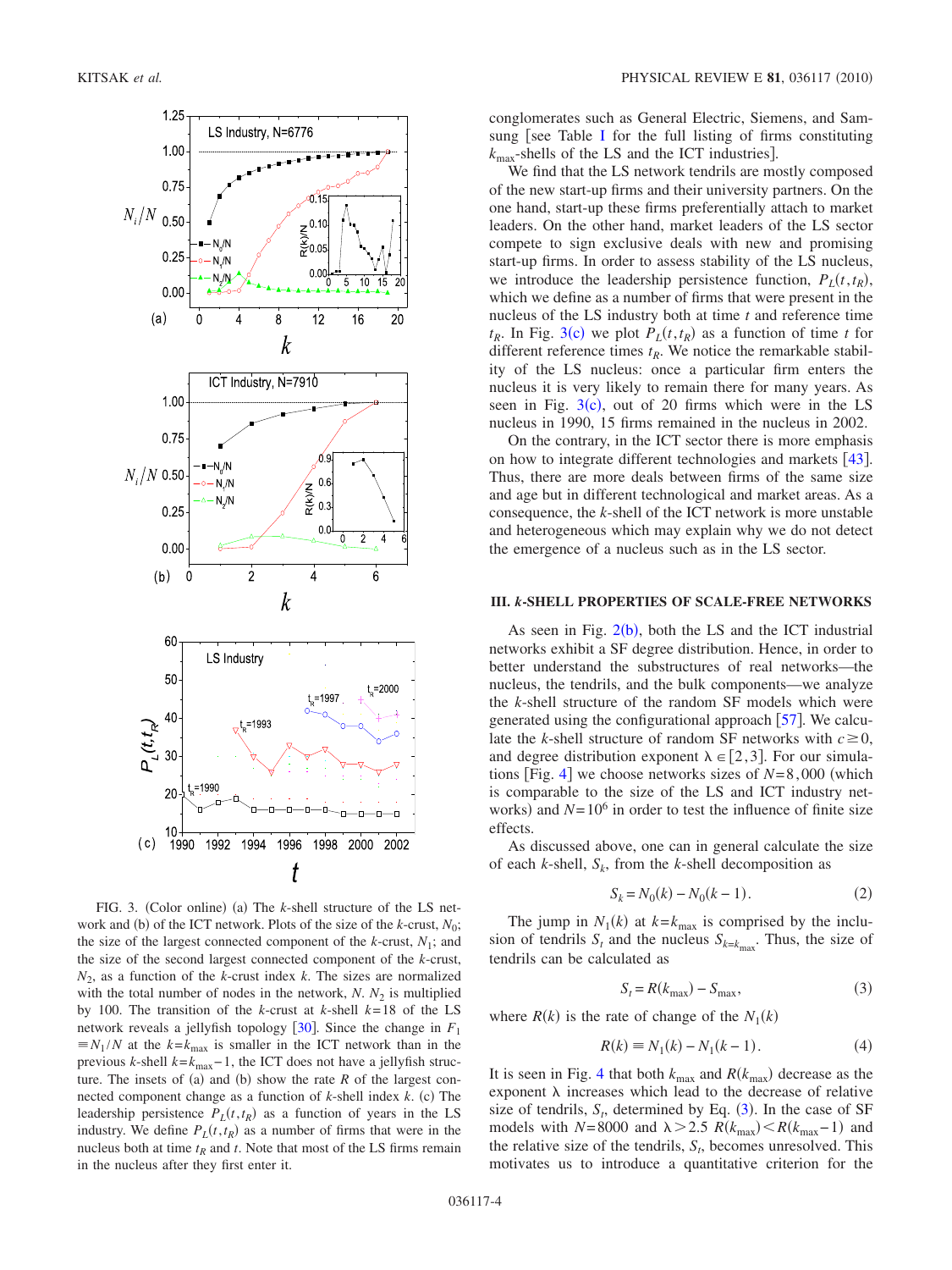<span id="page-4-0"></span>

FIG. 4. (Color online) The *k*-shell structure of random SF models with (a)  $N=8000$  and (b)  $N=10^6$  nodes. Note that  $\lambda=3.4$  curve overlaps with that of  $\lambda = 3.0$ . The rate of the largest connected component change, *R*, as a function of *k*-shell index *k* for (c)  $N=8000$ and (d)  $N=10^6$ . Note that in order to avoid the overlap of curves in (c) and (d) we subsequently shift the plots with respect to each other by the additive factor  $0.05$  in (c) and the multiplicative factor of 10 in (d). The sizes of the nucleus and the tendrils decrease as  $\lambda$  increases. The nucleus and the tendrils disappear in (a) and (c) for  $N = 8000$  for  $\lambda > 2.5$  and in (b) and (d) for  $N = 10^6$  for  $\lambda > 2.7$ .

emergence of the three distinct components—nucleus, tendrils and bulk body,

$$
R(k_{\text{max}}) > R(k_{\text{max}} - 1). \tag{5}
$$

By examining  $R(k)$  plots, we observe in the case of  $N$  $= 8000$  [Fig. [4](#page-4-0)(c)], that SF models with  $\lambda > 2.5$  already do not have a nucleus and tendrils. However, for  $N=10^6$ , we do observe nucleus and tendrils in SF models for  $\lambda \leq 2.7$  [Fig.  $4(d)$  $4(d)$ ]. These observations suggest that all SF networks with  $2<\lambda<3$  have a nucleus and tendrils provided *N* is sufficiently large. The above observations for SF models agree with the fact that we observe jellyfish topology for the LS network  $(\lambda = 2.5)$  and do not observe it for the ICT network  $\lambda = 3.4$ . However, according to our simulations, SF model networks with  $N=8000$  with  $\lambda=2.5$  and  $\lambda=3.4$  have on the average  $k_{\text{max}} = 5$  and  $k_{\text{max}} = 2$ , respectively, while the measured  $k_{\text{max}}$  in the LS and the ICT networks (which have the same  $\lambda$  values) are  $k_{\text{max}} = 19$  and  $k_{\text{max}} = 6$ . The observed difference in  $k_{\text{max}}$  between industry networks and SF models with similar parameters suggests to further explore the *k*-shell structure of SF networks and consider SF model networks with  $c > 0$  values in  $P(q)$  (as found in the LS and the ICT networks).

In order to better understand how *k*-shell structure changes as networks grow, we calculate the sizes of the  $k$ -shells as a function of  $N$  and  $\lambda$  for model SF networks. For each pair of values *N* and  $\lambda$  we generate  $10^3 - 10^4$  realizations of SF models and calculate the average number of *k*-shells  $k_{\text{max}}$  constituting the network as well as their average size  $S_k$ [see Fig. [5](#page-4-1)]. For small *k* values,  $S_k$  is proportional to *N*. As the size of the network increases new *k*-shells start to appear. When the size increases further, the growth of new *k*-shells

<span id="page-4-1"></span>

FIG. 5. (Color online) Sizes of *k*-shells,  $S_k$ , for SF random models with  $c=0$  (a,b)  $\lambda = 2.1$  and (c,d)  $\lambda = 2.5$  as a function of (a,c) N and the  $k$ -shell index  $(b,d)$   $k$ . Note that sizes of  $k$ -shells increases proportionally to *N*. (e,f) Sizes of *k*-shells,  $S_k$ , for SF networks with  $c = 5.0$  and (e)  $\lambda = 2.1$ , (f)  $\lambda = 2.5$ . SF models with  $c = 5.0$  have significantly larger number of  $k$ -shells,  $k_{\text{max}}$ , compared to SF models with the same  $\lambda$  and  $c=0$ .  $S_k$  in SF models with  $c=5.0$  decreases significantly slower as a function of *k* compared to SF models with the same  $\lambda$  and  $c = 0$  in the small *k* region. In the large *k* region both types of SF models with  $c = 0.0$  and  $c = 5.0$  seem to have similar behavior  $S_k \sim k^{-\delta}$ , where  $\delta = 2/(3-\lambda)$ .

stabilizes and becomes also proportional to  $N$  [see Figs.  $5(a)$  $5(a)$ and  $5(c)$  $5(c)$ ]. This result indicates that the size of each *k*-shell constitutes a certain finite fraction of the network and this fraction decreases with increasing *k*. The analytical analysis of *k*-core structure  $\lceil 35 \rceil$  $\lceil 35 \rceil$  $\lceil 35 \rceil$  leads to

$$
S_k \propto k^{-\delta},\tag{6}
$$

<span id="page-4-2"></span>where

$$
\delta = \frac{2}{3 - \lambda}.\tag{7}
$$

Hence  $\delta \approx 2.2$  for  $\lambda = 2.1$  and  $\delta \approx 4.0$  for  $\lambda = 2.5$ , which agrees with our simulations. [Figs.  $5(b)$  $5(b)$  and  $5(d)$ ]. The appearance of  $c > 0$  in the SF degree distribution significantly increases the average degree in the network and also  $k_{\text{max}}$ [see Figs.  $5(e)$  $5(e)$  and  $5(f)$ ]. However, the dependence of *k*-shell sizes  $S_k$  seems to remain the same in the large *k* limit:  $S_k$  $\sim k^{-\delta}$  [Figs. [5](#page-4-1)(e) and 5(f)].

One can estimate the total number of *k*-shells in a random SF network of size *N* as follows. Since every *k*-shell constitutes a fixed fraction of *N* it follows that  $S_k \propto Nk^{-\delta}$ . The last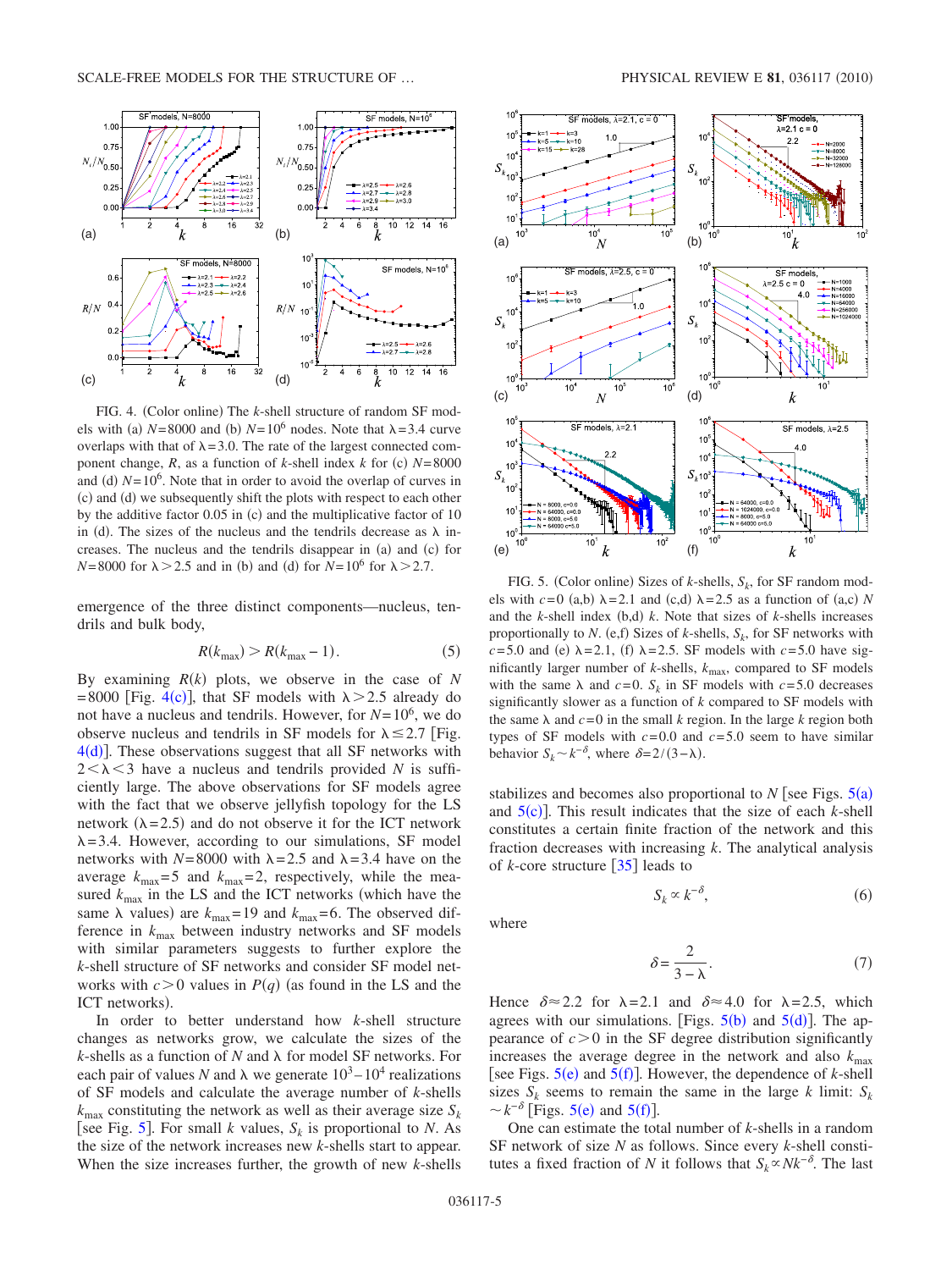<span id="page-5-1"></span>

FIG. 6. (Color online) (a) The total number of  $k$ -shells,  $k_{\text{max}}$ , in SF models as a function of *N*. Note that  $k_{\text{max}} \propto N^{\theta}$ . (b) The size of the last *k*-shell  $S_{\text{max}}$  in the SF model as a function of *N*. Each curve crosses over into a power law regime for  $N \ge N_c(\lambda)$ , where  $N_c(\lambda)$ increases with  $\lambda$ .  $N_c \approx 2*10^4$  for  $\lambda \approx 2.4$  (c) The calculated exponent  $\theta$  as a function of  $\lambda$  (symbols). Our calculated values of  $\delta$  agree with the mean field theory result  $1/\theta \approx \delta = 2/(3-\lambda)$  (solid line).

*k*-shell  $k_{\text{max}}$  needs to possess at least one node  $S_{\text{max}}$  $\equiv S_{k=k_{\text{max}}} \sim 1$ , which leads to

$$
k_{\max} \le N^{1/\delta},\tag{8}
$$

<span id="page-5-2"></span>Indeed, the total number of  $k$ -shells,  $k_{\text{max}}$ , seems to increase as a power law with the network size  $N$  [Fig.  $6(a)$  $6(a)$ ]. The smaller is  $\lambda$  the faster is the growth of  $k_{\text{max}}$ . As seen from Fig. [6](#page-5-1)(c), the estimated exponents  $1/\delta$  agree with those predicted by Eq.  $(8)$  $(8)$  $(8)$ . Note that Eq.  $(8)$  together with Eq.  $(7)$  $(7)$  $(7)$  is consistent with the fact that networks with  $\lambda > 3$  do not have a *k*-shell structure.

The dependence of  $S_{\text{max}}$  on *N* can be regarded as a crossover from the small *N* regime with  $N < N_c(\lambda)$ , where there is no nucleus, to the power-law regime for  $N > N_c(\lambda)$  where  $S_{\text{max}} \sim N^{\tau(\lambda)}$  [Fig. [6](#page-5-1)(b)]. We relate the observed crossover with the emergence of the nucleus and tendrils in SF networks for  $N > N_c(\lambda)$ . The critical size of SF networks,  $N_c(\lambda)$ , corresponding to the emergence of the nucleus and tendrils in SF networks seems to increase as  $\lambda$  increases. In the *N*  $\langle N_c \rangle$  regime the size of the last *k*-shell  $S_{\text{max}}$  increases with  $\lambda$ , which can be explained by the fact that SF networks with higher  $\lambda$  have fewer *k*-shells. On the other hand, in the power-law regime, the size of the last *k*-shell,  $S_{\text{max}}$ , (which now becomes the nucleus  $S_n$ ) is smaller for larger values of  $\lambda$ .

### <span id="page-5-0"></span>**IV. EVOLUTION AND STRUCTURE OF THE LS AND THE ICT INDUSTRY NETWORKS**

We further analyze the *k*-shell structure of the LS and the ICT industry networks. The number of  $k$ -shells,  $k_{\text{max}}$ , in the LS industry grows as a power-law function of its size,

$$
k_{\text{max}} \sim N^{\theta},\tag{9}
$$

and reaches  $k_{\text{max}}$ = 19 in 2002. Our estimates yield  $\theta \approx 0.6$ [Fig.  $7(a)$  $7(a)$ ]. We find that the number of *k*-shells in the ICT

<span id="page-5-3"></span>

FIG. 7. (Color online) (a) The total number of *k*-shells,  $k_{\text{max}}$ , of the LS and the ICT networks as a function of *N* calculated for different years. The number of  $k$ -shells  $k_{\text{max}}$  of the LS network increases approximately as a power-law function of the network size  $k_{\text{max}} \sim N^{\theta}$ , where  $\theta \approx 0.6$ . (b) Size of the nucleus of the LS network,  $S_n$ , as a function of *N*.  $S_n$  exhibits fluctuations as the LS network grows. Unlike in the analyzed SF models,  $S_{\text{max}}$  becomes stable for  $N > 5000$ . (c)  $S_k$  as a function of the *k*-shell index *k* for the LS network (squares). *k*-shell sizes  $S_k$  as a function of *k* decrease significantly slower than  $S_k \sim k^{-4}$ , which is expected for a random SF model with the same  $\lambda$  and  $c=0$  (triangles). However, the  $c = 4.0$  offset in the SF degree distribution,  $P(q)$ , mimics the  $k$ -shell structure of the LS network (pluses).  $k$ -shell sizes,  $S_k$ , of the randomized LS network (circles) almost exactly match  $S_k$  of the original LS network. (d)  $S_k$  as a function of *k*-shell index *k* for the ICT network (squares). SF model with  $\lambda = 3.4$  and  $c = 0$  does not possess a *k*-shell structure. However, the introduction of  $c = 6.0$  in the SF degree distribution yields similar *k*-shell structure (circles), but we attribute it only to finite size effect.

sector,  $k_{\text{max}}$ , also grows and reaches  $k_{\text{max}} = 6$  in 2000. Note that  $S_n$  for the LS network exhibits fluctuations for *N*  $\in$  [2000, 5000] and stabilizes for *N* > 5000 [See Fig. [7](#page-5-3)(b)]. As seen in Fig. [7](#page-5-3)(c) and Fig. 7(d), the sizes of *k*-shells  $S_k$ decrease as a function of their index *k* in both networks. As we notice in Sec. [II,](#page-1-1) the observed *k*-shell sizes  $S_k$  as well as the number of  $k$ -shells  $k_{\text{max}}$ , measured for the LS and the ICT networks, deviate from those obtained for SF models with  $c = 0$ . We expect for random SF models with  $c = 0$ ,  $\lambda = 2.5$  and  $\lambda$ = 3.4 and similar sizes as the LS and the ICT to find  $k_{\text{max}}$  $= 5$  and  $k_{\text{max}} = 2$  respectively. Also, a SF network with  $\lambda$ = 2.5 is expected to have  $S_k \sim k^{-4.0}$  and  $k_{\text{max}} \sim N^{0.25}$  which deviates from the observed *k*-shell sizes.

The observed differences in  $S_k$  can be explained by taking into account the offset *c* in SF degree distribution of both networks. The adjustment of the degree distribution of random SF models with  $c = 4.0$  and  $c = 6.0$  allows one to obtain similar patterns  $S_k$  which are in fair agreement with the industry networks, as seen in Figs.  $7(c)$  $7(c)$  and  $7(d)$ . We note, however, that  $S_k$  of the SF models do not fit precisely  $S_k$  of the corresponding industry networks. In order to achieve a good  $S_k$  fit we construct a random model network with degree sequence identical to that of the LS network. This is achieved by randomly reconnecting links of the industry net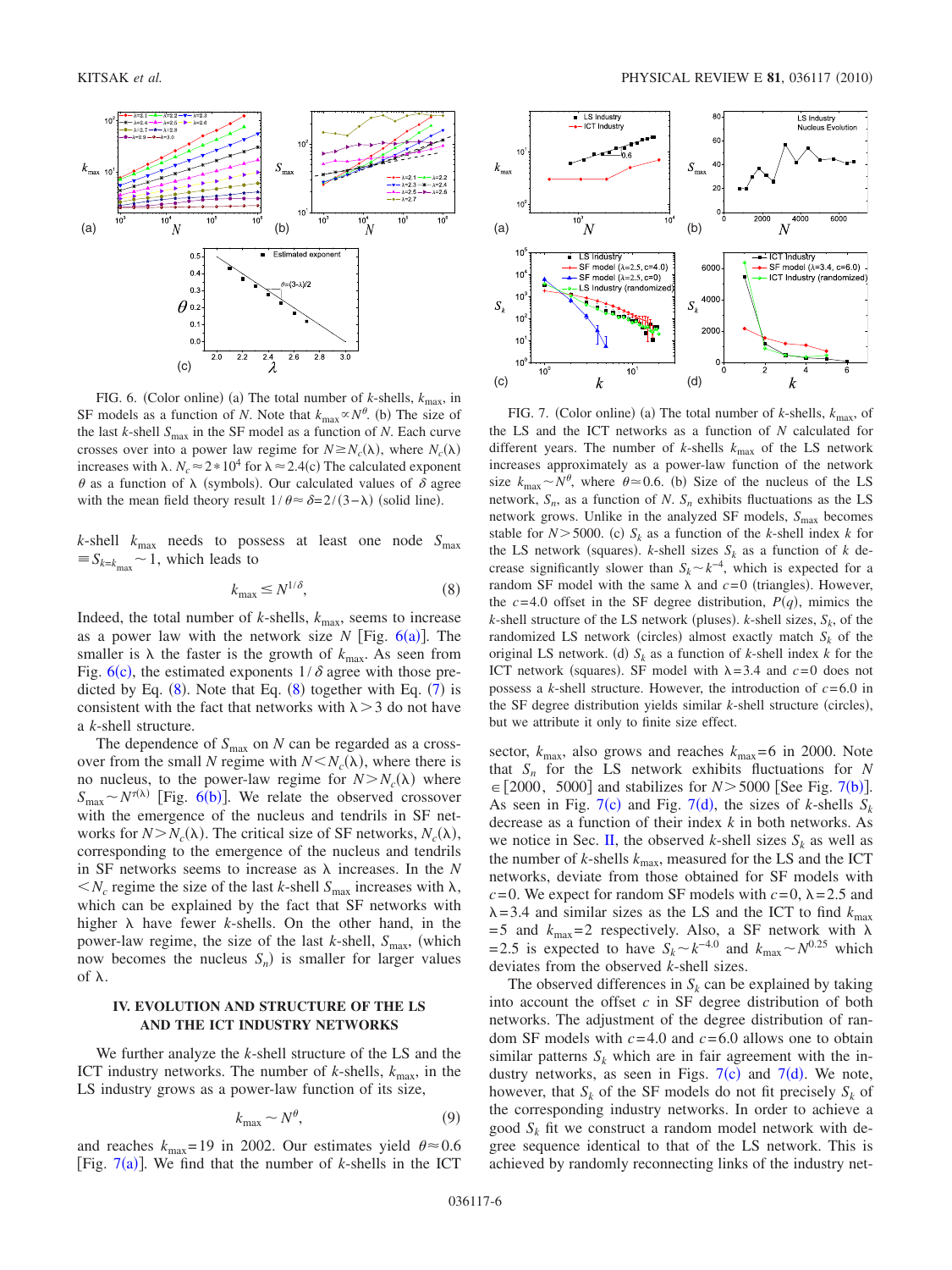works while preserving individual degrees of all nodes. As a result, the  $S_k$  of the randomized LS network makes a precise fit to  $S_k$  of the LS network. (The Kolmogorov-Smirnov goodness of fit test in this case yields the  $p$  value of 0.17). Thus, the same shape of the degree distribution in model networks is sufficient to obtain qualitatively similar *k*-shell size distribution as in industry networks. However, in order to fine tune the  $S_k$  of the industry networks one needs to preserve not only the shape of degree distribution but also individual degrees of nodes.

Taken together, our results suggest that the offset  $c > 0$  in the SF degree distribution plays a crucial role in the formation of the *k*-shell structure of industry networks. A possible reason for the emergence of  $c > 0$  in growing networks is the combination of preferential attachment with random attachment in network evolution  $\lceil 58 \rceil$  $\lceil 58 \rceil$  $\lceil 58 \rceil$ . The coexistence of preferential attachment regime with random collaborative agreements was suggested to take place in industry networks  $[41]$  $[41]$  $[41]$ . The random component is caused by the fact that sometimes firms choose exclusive relationships and novelty, and do not prefer to make deals with hub firms. Even though the coexistence of both preferential and random regimes seems to be crucial in the formation of the industry networks, it does not fully reproduce the *k*-shell structure of the LS and the ICT industries. We believe that a better understanding of the evolution of the LS and the ICT networks may be achieved by further improvements of the modeling.

### **V. DISCUSSION AND SUMMARY**

<span id="page-6-0"></span>We use the *k*-shell decomposition to analyze the structure of the LS and the ICT industry networks. We find that the firms in the LS industry can be naturally divided into three components: the nucleus, the tendrils and the bulk body. The nucleus of the LS industry consists mostly of big companies while the tendrils are typically comprised of small start-up firms that preferentially make deals with leading firms which are in the nucleus. We show that the nucleus of the LS industry exhibits remarkable stability in time. In contrast, the ICT industry does not have a nucleus. We also analyzed the dependence of the *k*-shell structure of SF model networks on  $N$ ,  $\lambda$  and  $c$ . We observed the formation of the nucleus and the tendrils in SF networks only for  $\lambda < 3$ . The number of *k*-shells  $k_{\text{max}}$  and the size of the nucleus  $S_n$  are larger for SF networks with  $c > 0$  compared to those with  $c = 0$ . Our results can partly explain the *k*-shell structure of the LS and the ICT industry networks. The coexistence of preferential and random attachment leads to the appearance of the offset  $c > 0$  in the SF degree distribution  $P(q) \sim (q+c)^{-\lambda}$  [[58](#page-8-7)]. The appearance of  $c > 0$  in the degree distribution of the LS and the ICT networks might be explained by the interplay of random and preferential agreements among firms in the industries  $[41]$  $[41]$  $[41]$ .

### **ACKNOWLEDGMENTS**

We thank ONR, European project EPIWORK, Merck Foundation (EPRIS project) and Israel Science Foundation for financial support. We thank L. Braunstein, S. Carmi and L. K. Gallos for valuable discussions.

## **APPENDIX: INDUSTRY LEADERSHIP AND NETWORK K-CORE MEMBERSHIP**

Industrial leadership is measured in terms of market value. We refer to the Business Week 1000 global rankings for year 2001 (ICT) and 2002 (LS) as comprehensive lists of the leading companies worldwide. Due to the dot-com bubble burst in March 2000, we use 2001 data to control for industry turnover. We noticed that the most important companies in pharmaceuticals (Pfizer), computers (IBM), software (Microsoft), media (AOL Time Warner), telecommunication (Verizon), household, and personal equipments (Procter & Gamble), semiconductors (Intel) as well as top conglomerates such as General Electric and Siemens are at the  $k_{\text{max}}$ -shells of the LS and ICT networks of collaboration. In particular 15 out of the top 20 pharmaceutical and IT companies are in the LS *k*max-shelll and the ICT *k*max-shell, respectively. Taken together, the companies in the core of the LS network control the 57% of the global pharmaceutical market in terms of market share, and same is true for the global PC and semiconductor industries (ICT network). About 70% of the companies in the  $k_{\text{max}}$ -shells are industrial leaders according to Business Week. We outline firms in the *k*max-shells of the LS and the ICT network in Table [I.](#page-1-0) Other companies in the ICT highest *k*-shell not listed in Business Week 2000–2001 are: Akamai, 3Com, Wind River Systems, Netscape, Infospace, PSINet, Inktomi, Virata, SanDisk, Real Networks, Allaire, @home, Net2Phone, Virange, Tut Systems, Concentric Network, Selectica, Earthlink, Palm, Chartered Semiconductor, OmniSky, Stamps.com, Northpoint, MindSpring, Linuxcare, Rambus, AvantGo, Cirrus Logic, 800.com, NeoMagic, INTO Networks, and Itex. Other companies in the LS highest *k*-shell not listed in Business Week 2002 are: Elan, Ivax, Incyte, Applera, Pharmacopeia, Lion, Lexicon, Watson, Trega, Vertex and Affymetrix. Boehringer Ingelheim (LS), NIH (LS), Check Point Software (ICT), Samsung (ICT), and UMC (ICT) are leading organizations in the highest *k*-shell not covered by Business Week (they have been omitted in the odd ratio tests, as shown below).

We use the odds ratio test to evaluate the efficiency of predicting top firms (according to the Business Week listings) based on the firm's placement in the  $k_{\text{max}}$ -shell. In the

TABLE II. Contingency tables for (a) ICT and (b) LS.

<span id="page-6-1"></span>

|                           | Leader                    |                |
|---------------------------|---------------------------|----------------|
| Core                      | Yes                       | N <sub>0</sub> |
|                           | (a) Contingency Table ICT |                |
| Yes                       | 41                        | 32             |
| No                        | 71                        | 7615           |
| Log (odd ratio), $2001$ : | $4.92 \pm 0.52$           |                |
|                           | (b) Contingency Table LS  |                |
| Yes                       | 30                        | 11             |
| No                        | 25                        | 6715           |
| Log (odd ratio), $2002$ : | $6.60 \pm 0.79$           |                |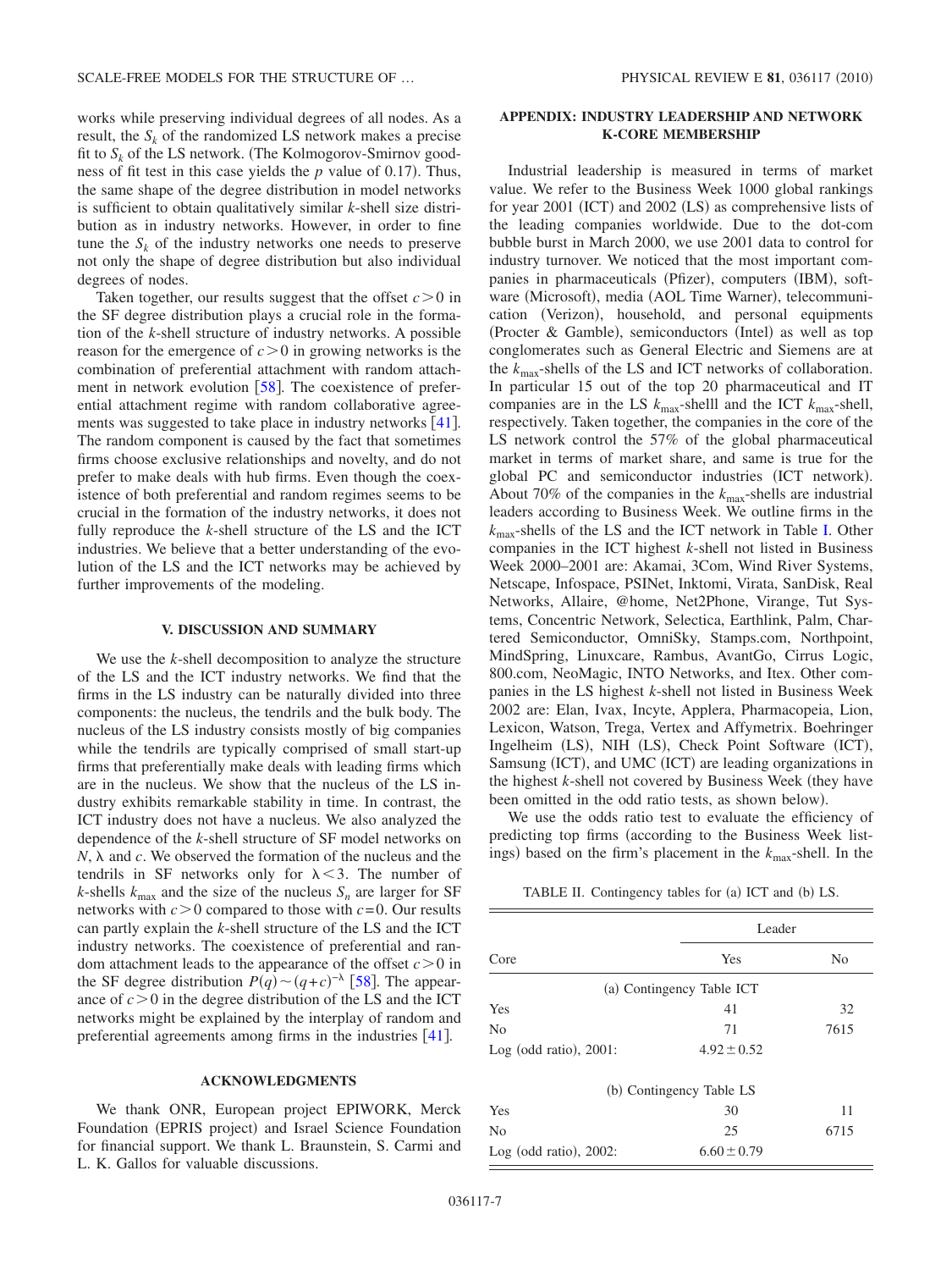ICT industry there are  $n_{11}$ = 41 firms in the  $k_{\text{max}}$ -shell, which are also listed in the Business Week magazine as top firms. On the other hand, there are  $n_{10}=32$  ICT firms which are listed in the magazine that do not appear in the  $k_{\text{max}}$ -shell of the ICT networks. We also count the total of ICT  $n_{01}=71$ firms which are present in the Business Week listings and are not in the  $k_{\text{max}}$ -shell. There are ICT  $n_{00} = 7615$  firms which are neither leaders nor in the *k*max-shell. The odds of a firm being a leader given it is in the  $k_{\text{max}}$ -shell are  $p_1 = n_{11}/n_{10}$ , while the odds the firm is a leader given it is not in the

- <span id="page-7-0"></span>1 P. Erdös and A. Rényi, Publ. Math. Inst. Hung. Acad. Sci. **6**, 290 (1959).
- 2 P. Erdös and A. Rényi, Publ. Math. Inst. Hung. Acad. Sci. **5**, 17 (1960).
- <span id="page-7-2"></span>[3] B. Bollobas, *Random Graphs* (Cambridge University, Cambridge, England, 2001).
- 4 S. Wasserman and K. Faust, *Social Network Analysis* Cambridge University, Cambridge, England, 1999).
- 5 S. N. Dorogovtsev and J. F. F. Mendes, *Evolution of Networks* (Oxford University, New York, 2003).
- <span id="page-7-11"></span>6 M. Newman, A. L. Barabási, and D. J. Watts, *The Structure* and Dynamics of Networks (Princeton University, Princeton, NJ, 2006).
- <span id="page-7-1"></span>7 S. Bornholdt and H. G. Schuster, *Handbook of Graphs and* Networks (WILEY-VCH, New York, 2001).
- <span id="page-7-3"></span>[8] S. Milgram, Psychol. Today 2, 60 (1967).
- [9] D. J. Watts and S. H. Strogatz, Nature (London) 393, 440  $(1998).$
- <span id="page-7-4"></span>[10] R. Albert, H. Jeong, and A.-L. Barabási, Nature (London) 401, 130 (1999).
- <span id="page-7-5"></span>[11] R. Cohen and S. Havlin, Phys. Rev. Lett. **90**, 058701 (2003).
- <span id="page-7-6"></span>[12] R. Cohen and S. Havlin, *Complex Networks: Structure, Stabil*ity and Function (Cambridge University, Cambridge, 2008).
- <span id="page-7-7"></span>[13] H. A. Simon, Biometrika **42**, 425 (1955).
- [14] D. de S. Price, J. Am. Soc. Inf. Sci. 27, 292 (1976).
- [15] A.-L. Barabási and R. Albert, Science 286, 509 (1999).
- <span id="page-7-8"></span>[16] R. Albert and A.-L. Barabási, Rev. Mod. Phys. **74**, 47 (2002).
- <span id="page-7-9"></span>[17] S. Kirkpatrick, Rev. Mod. Phys. **45**, 574 (1973).
- 18 D. Stauffer and A. Aharony, *Introduction to Percolation* Theory, 2nd ed. (Taylor and Francis, New York, 2004).
- 19 A. Bunde and S. Havlin, *Fractals and Disordered Systems*, 2nd ed. (Springer, Berlin, 1996).
- [20] R. Cohen, K. Erez, D. ben-Avraham, and S. Havlin, Phys. Rev. Lett. **85**, 4626 (2000).
- <span id="page-7-10"></span>[21] D. S. Callaway, M. E. J. Newman, S. H. Strogatz, and D. J. Watts, Phys. Rev. Lett. **85**, 5468 (2000).
- <span id="page-7-12"></span>22 G. Paul, R. Cohen, S. Sreenivasan, S. Havlin, and H. E. Stanley, Phys. Rev. Lett. 99, 115701 (2007); Y. Chen, E. Lopez, S. Havlin, and H. E. Stanley, *ibid.* 96, 068702 (2006).
- <span id="page-7-13"></span>[23] C. Song, S. Havlin, and H. Makse, Nature (London) 433, 392  $(2005).$
- [24] C. Song, S. Havlin, and H. Makse, Nat. Phys. 2, 275 (2006).
- [25] K. I. Goh, G. Salvi, B. Kahng, and D. Kim, Phys. Rev. Lett. **96**, 018701 (2006).
- <span id="page-7-14"></span>[26] M. Kitsak, S. Havlin, G. Paul, M. Riccaboni, F. Pammolli, and

 $k_{\text{max}}$ -shell are  $p_2 = n_{01}/n_{00}$ . The logarithm of the ratio of odds for the ICT industry is  $\ln(p_1 / p_2) = \ln[\frac{n_{11} n_{00}}{n_{10} n_{01}}] \approx 4.92$ . Similarly, the logarithm of the ratio of odds for the LS industry is 6.60. We outline the odds ratio calculations in Table [II.](#page-6-1) The odd ratio tests demonstrate that the presence in the highest *k*-shell is strongly and significantly correlated with industrial leadership. The correlation is higher in the LS industry than in the ICT one, especially after the burst of the dot-com bubble. We cross check our results by means of Forbes Global 2000 data  $\left[59\right]$  $\left[59\right]$  $\left[59\right]$  without noticing any significant difference.

H. E. Stanley, Phys. Rev. E **75**, 056115 (2007).

- <span id="page-7-15"></span>27 B. Bollobas, *Graph theory and combinatorics 1988. Proceedings of the Cambridge Combinatorial Conference in Honor of* P. Erdös (Cambridge, UK, 1988).
- [28] S. B. Seidman, Soc. Networks 5, 269 (1983).
- <span id="page-7-16"></span>29 J. I. Alvarez-Hamelin, L. Dall'Asta, A. Barrat, and A. Vespignani, Networks Heterog. Media 3, 371 (2008).
- <span id="page-7-17"></span>[30] S. Carmi, S. Havlin, S. Kirkpatrick, Y. Shavitt, and E. Shir, Proc. Natl. Acad. Sci. U.S.A. **104**, 11150 (2007).
- <span id="page-7-18"></span>31 J. Chalupa, P. L. Leath, and G. R. Reich, J. Phys. C **12**, L31  $(1979).$
- <span id="page-7-19"></span>[32] C. Toninelli and G. Biroli, J. Stat. Phys. **126**, 731 (2007).
- <span id="page-7-20"></span>[33] B. Pittel, J. Spencer, and N. Wormald, J. Combin. Theory B 67, 111 (1996).
- <span id="page-7-21"></span>[34] D. Fernholz and V. Ramachandran, UTCS Technical Report No. TR04-13, 2004 (unpublished).
- <span id="page-7-22"></span>[35] S. N. Dorogovtsev, A. V. Goltsev, and J. F. F. Mendes, Phys. Rev. Lett. 96, 040601 (2006).
- [36] S. N. Dorogovtsev, A. V. Goltsev, and J. F. F. Mendes, Physica D **224**, 7 (2006).
- [37] A. V. Goltsev, S. N. Dorogovtsev, and J. F. F. Mendes, Phys. Rev. E 73, 056101 (2006).
- <span id="page-7-23"></span>[38] S. N. Dorogovtsev, A. V. Goltsev, and J. F. F. Mendes, Rev. Mod. Phys. 80, 1275 (2008).
- <span id="page-7-24"></span>39 D. Fu, F. Pammolli, S. V. Buldyrev, M. Riccaboni, K. Matia, K. Yamasaki, and H. E. Stanley, Proc. Natl. Acad. Sci. U.S.A. **102**, 18801 (2005).
- <span id="page-7-25"></span>[40] M. Riccaboni, F. Pammolli, S. V. Buldyrev, L. Ponta, and H. E. Stanley, Proc. Natl. Acad. Sci. U.S.A. 105, 19595 (2008).
- <span id="page-7-26"></span>41 L. Orsenigo, F. Pammolli, and M. Riccaboni, Res. Policy **30**, 485 (2001).
- 42 F. Pammolli and M. Riccaboni, Small Bus. Econ. **19**, 205  $(2002).$
- <span id="page-7-27"></span>[43] M. Riccaboni and F. Pammolli, Res. Policy 31, 1405 (2002).
- <span id="page-7-28"></span>[44] J. Sutton, Am. Econ. Rev. 97, 222 (2007).
- <span id="page-7-29"></span>45 R. R. Nelson and S. G. Winter, *An Evolutionary Theory of Economic Change* (Belknap Press of Harvard University, Cambridge, MA, London, England, 1982).
- <span id="page-7-30"></span>46 J. A. Schumpeter, *Capitalism, Socialism, and Democracy* (Harper and Brothers, New York, 2008).
- <span id="page-7-31"></span>47 J. A. Schumpeter, *The Theory of Economic Development* Harvard Economic Studies, Cambridge, MA, 1982).
- <span id="page-7-32"></span>[48] M. Motta, *Competition Policy* (Cambridge University Press, Cambridge, England, 2008).
- <span id="page-7-33"></span>49 Business Week Global 1000, year 2000, http://